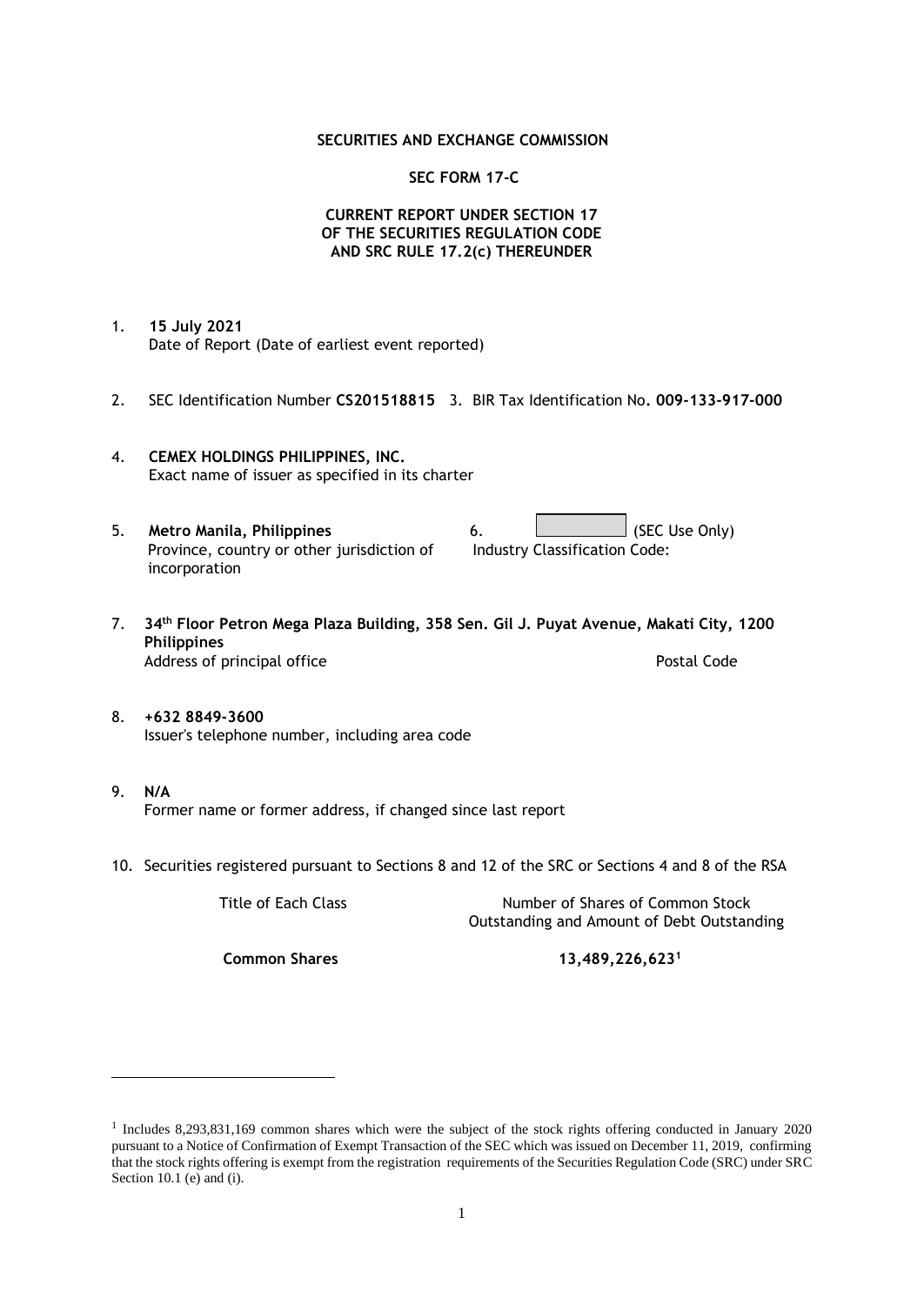11. Indicate the item numbers reported herein: **Item 9 - Other Events**

**CEMEX HOLDING PHILIPPINES, INC. ("CHP") reports on the use of proceeds realized from the Stock Rights Offering (SRO) of 8,293,831,169 common shares of CHP that was conducted in**  Based on the Offer Price of £1.54 per share, the total proceeds from the SRO **amounted to P12,772,500,000.26.** 

**The following costs and expenses were disbursed/charged today against the SRO proceeds:**

| USE OF PROCEEDS/PURPOSE                                                                     | <b>AMOUNT</b> (in<br>Pesos) |
|---------------------------------------------------------------------------------------------|-----------------------------|
| Costs and expenses associated with the SOLID Cement plant<br>expansion project <sup>1</sup> | 29,386,956.72               |

<sup>1</sup>*Funded through advances made by CHP to Solid Cement Corporation ("SOLID") under the Revolving Master Loan Facility Agreement dated 3 March 2020 entered into between CHP, as lender, and SOLID, as borrower*

## **SIGNATURES**

Pursuant to the requirements of the Securities Regulation Code, the issuer has duly caused this report to be signed on its behalf by the undersigned hereunto duly authorized.

**CEMEX HOLDINGS PHILIPPINES, INC. 15 July 2021 Issuer Date of the Community of the Community Community Community Community Community Community Community Community** 

launier vir de seu- **Jannette Virata Sevilla Compliance Officer**